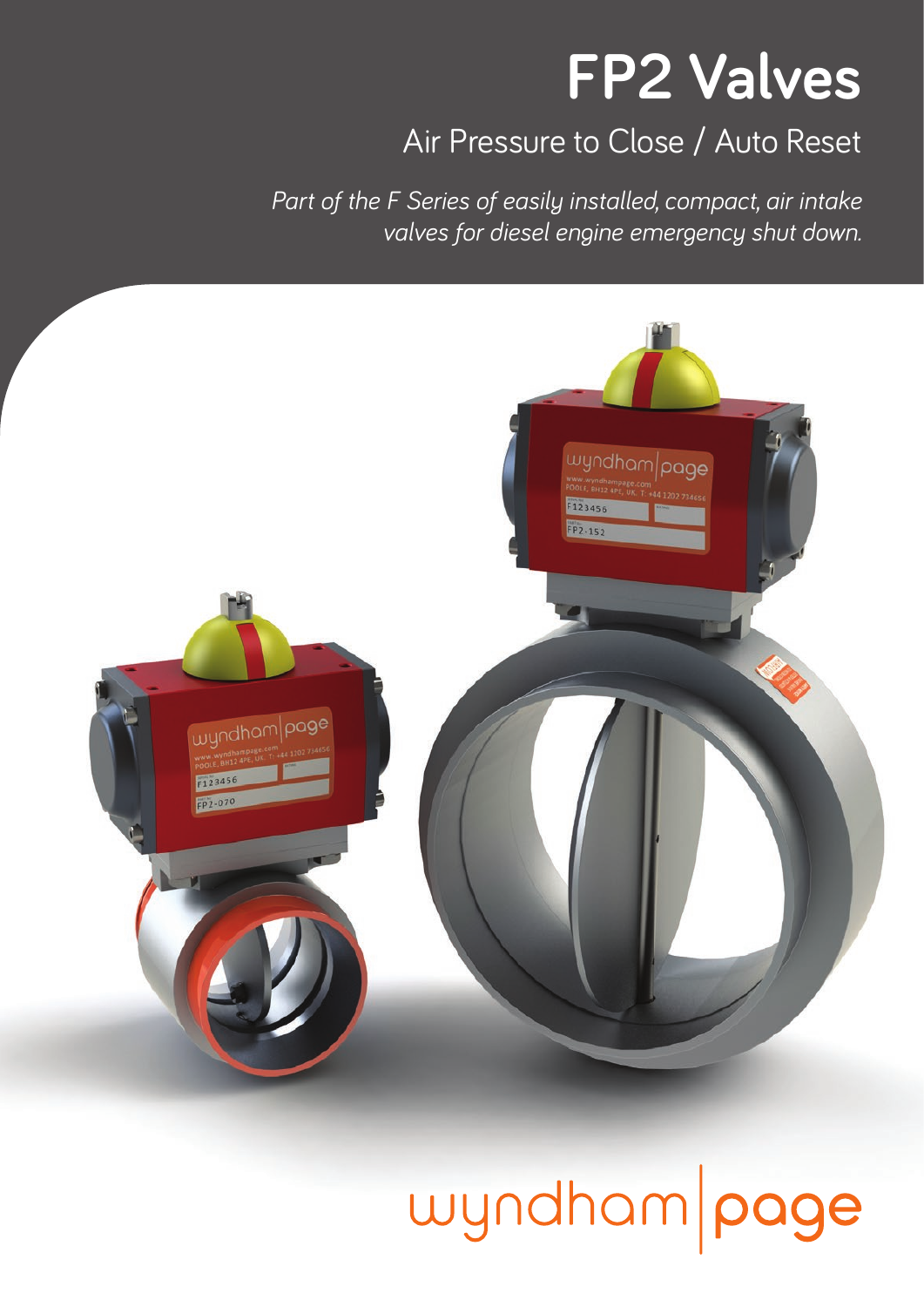#### Application

The FP2 version of the Wyndham Page F Series of shutdown valves is designed to be installed in the air intake system of a diesel engine to provide an emergency means of rapid shutdown.

The FP2 valve is suitable for applications where there is a supply of filtered dry or lubricated air (or inert gas) available from 3 to 8 Bar (43 to 116 psi). This air supply is used to close the FP2 valve thereby bringing the running engine to a stop within a few seconds in an emergency. Venting of the air pressure signal results in the automatic reset of the valve to the open condition. This mode of operation makes the FP2 valve suitable for applications where non-failsafe operation is permitted such as emergency vehicles etc.

A shutdown control system is required to automatically apply the air pressure signal to the FP2 when engine overspeed or any other selected fault condition is sensed.

**Important Note:** A manual emergency shutdown button should also be incorporated in the shutdown control system.

The low intake air flow restriction through the open valve makes it generally compatible with the requirements of low emission diesel engines.

Corrosion resistant materials are used where applicable in the construction of the valve. This lightweight and compact valve design together with the availability of factory fitted hose adaptors selected from a wide range of optional sizes assists in easy installation.

The valve may be fitted to either turbocharged or naturally aspirated engines. In the case of turbocharged engines temperature limitations may restrict the position in which the valve may be installed in the intake system.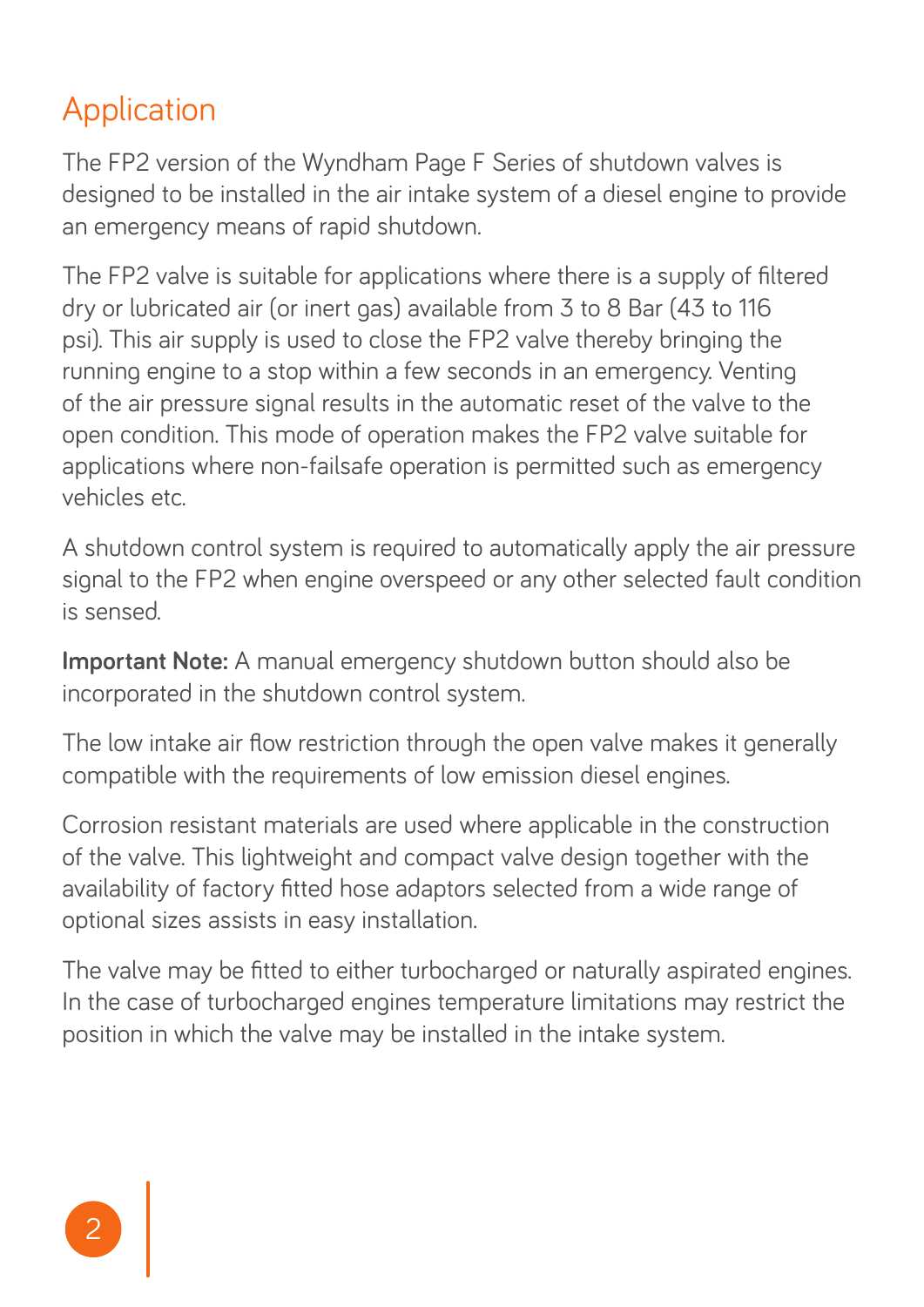#### Description and Main Dimensions

In standard form the FP2 valve is available complete with hose adaptors as selected by the customer from a range of standard sizes – see diagram below and data on pages 4 and 5. Where a requirement exists for a nonstandard adaptor size or other alternative form of intake pipe connection such as bolted joint, please pass details of requirement to Wyndham Page or your Wyndham Page supplier for investigation.

The valve has a metal to metal seal when closed. It is designed for low closing friction and long life of the sealing surfaces and is designed to withstand high shock loads without malfunction.

The diagram below and the diagrams and data on pages 4 to 5 cover the main features and basic dimensions of the FP2 including selection of options and order coding.

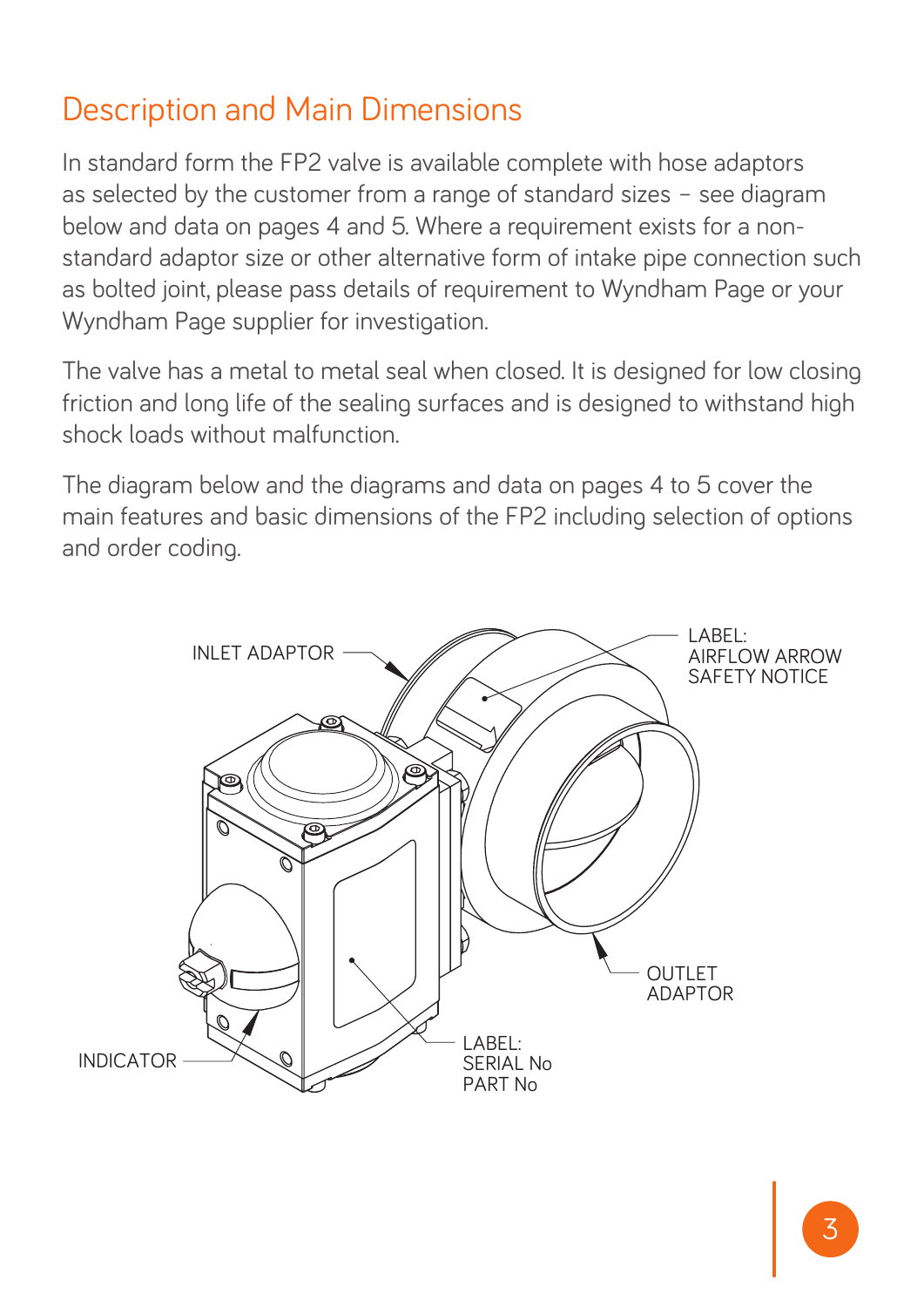| <b>METRIC TABLE</b> |                               |                               | <b>DIMENSIONS (MM)</b> |              |    |    |              |               |
|---------------------|-------------------------------|-------------------------------|------------------------|--------------|----|----|--------------|---------------|
| <b>MODEL</b>        | H TO SUIT<br><b>HOSE BORE</b> | <b>BORE</b><br>$\overline{A}$ | B                      | $\mathsf{C}$ | D  | E  | WEIGHT<br>KG | ORDER<br>CODE |
| FP <sub>2</sub>     | 38                            | 57                            | 81                     | 196          | 50 | 20 | 1.38         | 38            |
|                     | 44                            |                               |                        |              |    |    | 1.37         | 44            |
|                     | 51                            |                               |                        |              |    |    | 1.38         | 51            |
|                     | 57                            |                               |                        |              |    |    | 1.37         | 57            |
|                     | 64                            |                               |                        |              |    |    | 1.37         | 64            |
|                     | 70                            |                               |                        |              |    |    | 1.41         | 70            |
|                     | 76                            | 71                            | 99                     | 215          | 28 | 25 | 1.22         | 76            |
|                     | 83                            |                               |                        |              |    |    | 1.31         | 83            |
|                     | 89                            |                               |                        |              |    |    | 1.51         | 89            |
|                     | 95                            |                               |                        |              |    |    | 1.69         | 95            |
|                     | 102                           | 95                            | 125                    | 241          | 35 | 25 | 1.68         | 102           |
|                     | 108                           |                               |                        |              |    |    | 1.76         | 108           |
|                     | 114                           |                               |                        |              |    |    | 1.85         | 114           |
|                     | 121                           |                               |                        |              |    |    | 2.13         | 121           |
|                     | 127                           | 120                           | 154                    | 270          | 42 | 25 | 2.14         | 127           |
|                     | 133                           |                               |                        |              |    |    | 2.24         | 133           |
|                     | 140                           |                               |                        |              |    |    | 2.37         | 140           |
|                     | 146                           |                               |                        |              |    |    | 2.69         | 146           |
|                     | 152                           | 145                           | 185                    | 302          | 49 | 25 | 2.94         | 152           |
|                     | 159                           |                               |                        |              |    |    | 3.08         | 159           |
|                     | 165                           |                               |                        |              |    |    | 3.21         | 165           |
|                     | 171                           |                               |                        |              |    |    | 3.35         | 171           |
|                     | 178                           |                               |                        |              |    |    | 3.85         | 178           |
|                     | 203                           | 192                           | 238                    | 351          | 65 | 40 | 5.36         | 203           |

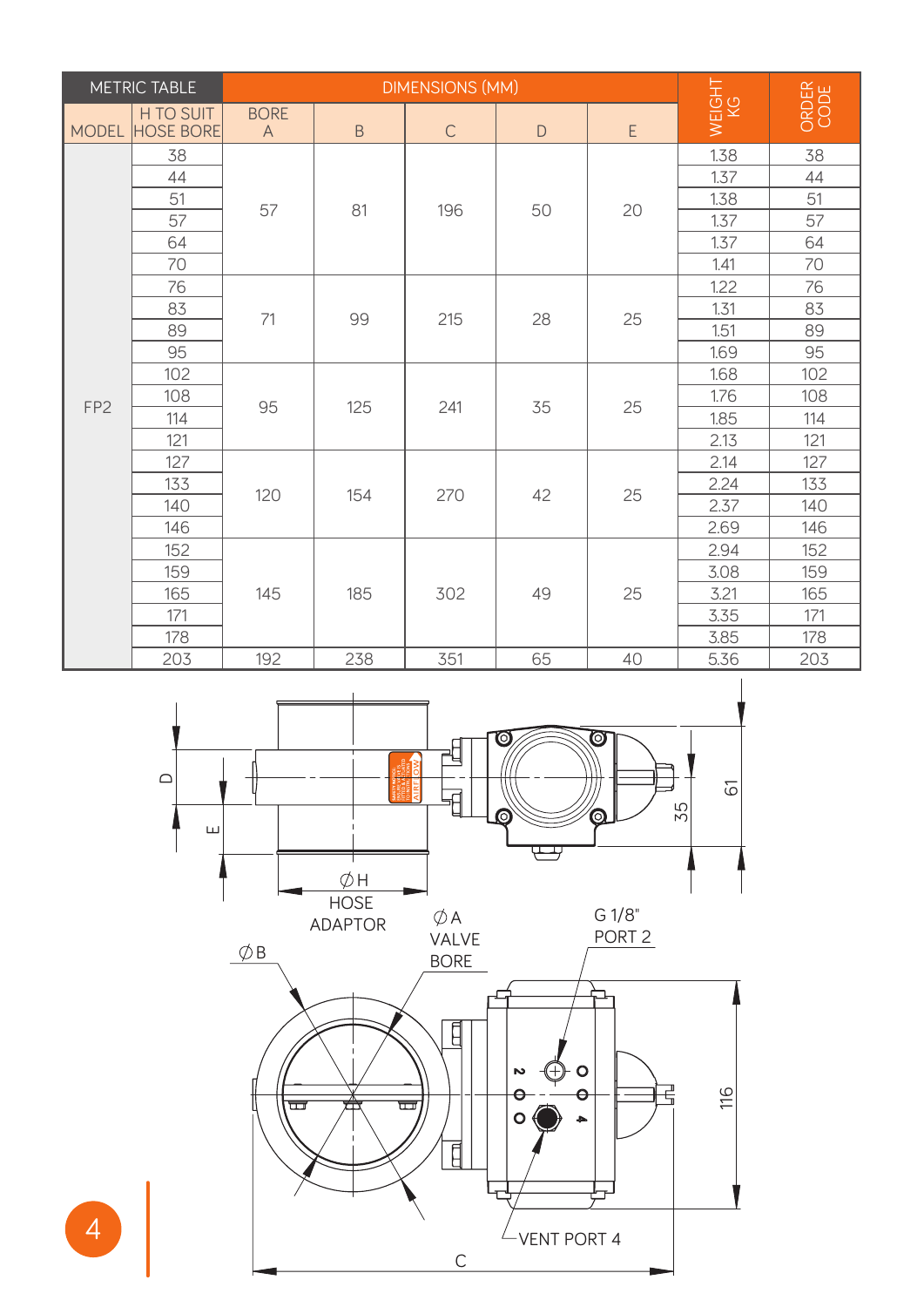| <b>IMPERIAL TABLE</b> |                               | <b>DIMENSIONS (INCHES)</b>  |      |              |      |      | TIGHT<br>LB      |               |
|-----------------------|-------------------------------|-----------------------------|------|--------------|------|------|------------------|---------------|
| <b>MODEL</b>          | H TO SUIT<br><b>HOSE BORE</b> | <b>BORE</b><br>$\mathsf{A}$ | B    | $\mathsf{C}$ | D    | E    | $\overline{\ge}$ | ORDER<br>CODE |
| FP <sub>2</sub>       | 1.50                          | 2.24                        | 3.19 | 7.72         | 1.97 | 0.79 | 3.04             | 38            |
|                       | 1.73                          |                             |      |              |      |      | 3.02             | 44            |
|                       | 2.01                          |                             |      |              |      |      | 3.04             | 51            |
|                       | 2.24                          |                             |      |              |      |      | 3.02             | 57            |
|                       | 2.52                          |                             |      |              |      |      | 3.02             | 64            |
|                       | 2.76                          |                             |      |              |      |      | 3.11             | 70            |
|                       | 2.99                          | 2.80                        | 3.90 | 8.46         | 1.10 | 0.98 | 2.69             | 76            |
|                       | 3.27                          |                             |      |              |      |      | 2.89             | 83            |
|                       | 3.50                          |                             |      |              |      |      | 3.33             | 89            |
|                       | 3.74                          |                             |      |              |      |      | 3.73             | 95            |
|                       | 4.02                          | 3.74                        | 4.92 | 9.49         | 1.38 | 0.98 | 3.70             | 102           |
|                       | 4.25                          |                             |      |              |      |      | 3.88             | 108           |
|                       | 4.49                          |                             |      |              |      |      | 4.08             | 114           |
|                       | 4.76                          |                             |      |              |      |      | 4.70             | 121           |
|                       | 5.00                          | 4.72                        | 6.06 | 10.63        | 1.65 | 0.98 | 4.72             | 127           |
|                       | 5.24                          |                             |      |              |      |      | 4.94             | 133           |
|                       | 5.51                          |                             |      |              |      |      | 5.23             | 140           |
|                       | 5.75                          |                             |      |              |      |      | 5.93             | 146           |
|                       | 5.98                          | 5.69                        | 7.25 | 11.84        | 1.92 | 0.98 | 6.48             | 152           |
|                       | 6.26                          |                             |      |              |      |      | 6.79             | 159           |
|                       | 6.50                          |                             |      |              |      |      | 7.08             | 165           |
|                       | 6.73                          |                             |      |              |      |      | 7.39             | 171           |
|                       | 7.01                          |                             |      |              |      |      | 8.49             | 178           |
|                       | 7.99                          | 7.56                        | 9.37 | 13.82        | 2.56 | 1.57 | 11.82            | 203           |

#### Valve Selection

To enable Wyndham Page to select the most suitable version of the FP2 valve for the Customers application the following data is required:

Bore size of the intake hose into which the intake valve is to be fitted - refer to section headed "Description and Main Dimensions".



**Special Features:**  By arrangement with Wyndham Page.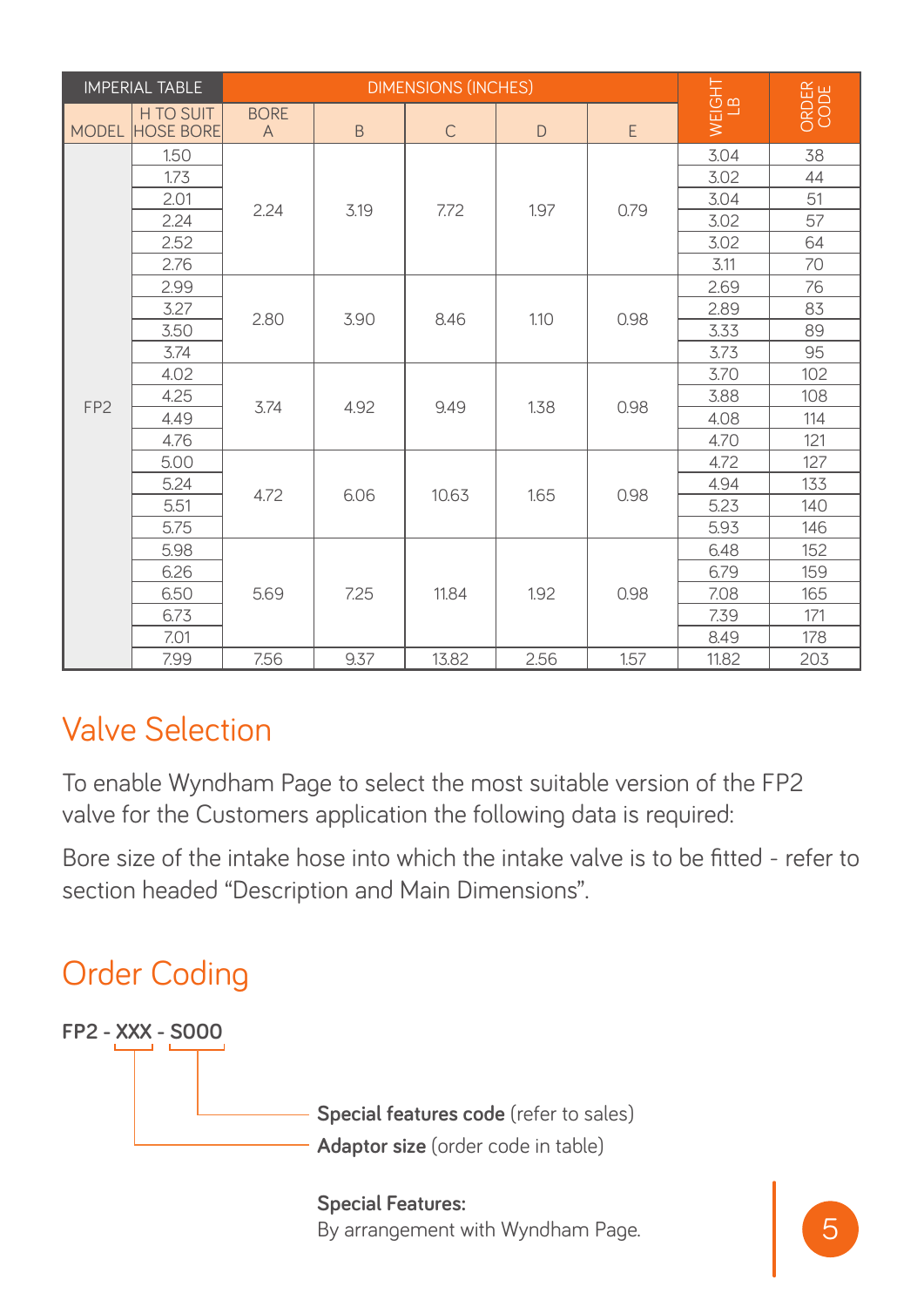#### Installation

Select a position for the valve which meets the requirements below and also permits a suitable run for the pneumatic pipework. Ensure direction of the engine intake airflow complies with that marked on the valve.

The valve may be fitted in any attitude from horizontal to vertical but not in a position where it is subjected to temperatures, internal or external, outside of the range -40C to +120C. The maximum pressure of the pneumatic signal applied to the FP2 valve is not to exceed 8 Bar (116 psi).

If an engine air intake flametrap is also fitted, the valve must be installed upstream (air cleaner side) of the flametrap.

Additionally in the case of naturally aspirated engines fit the valve as close as possible to the intake manifold.

For turbocharged engines fit the valve upstream of the turbocharger except where a charge cooler is fitted in which case it may be fitted downstream of the charge cooler subject to not exceeding the +120C limit. **Do not** fit valve between the turbocharger and charge cooler.

The hose and associated intake system into which the valve is installed should be adequate to fully support the valve whilst not permitting excessive vibration of the valve. Generally ensure that there is sufficient flexibility in the finalised intake system to allow for the necessary relative movement between the intake system components over the full range of engine operating conditions to avoid excessive mechanical stresses. Ensure the quality and length of the sections of flexible intake pipe are such that when the intake valve closes with the engine at full rating hose collapse is avoided.

In the case of an engine with multiple air intake systems requiring the fitting of more than one FP2 valve, a common pneumatic supply must be used for valve actuation to ensure all intake shutdown valves operate simultaneously.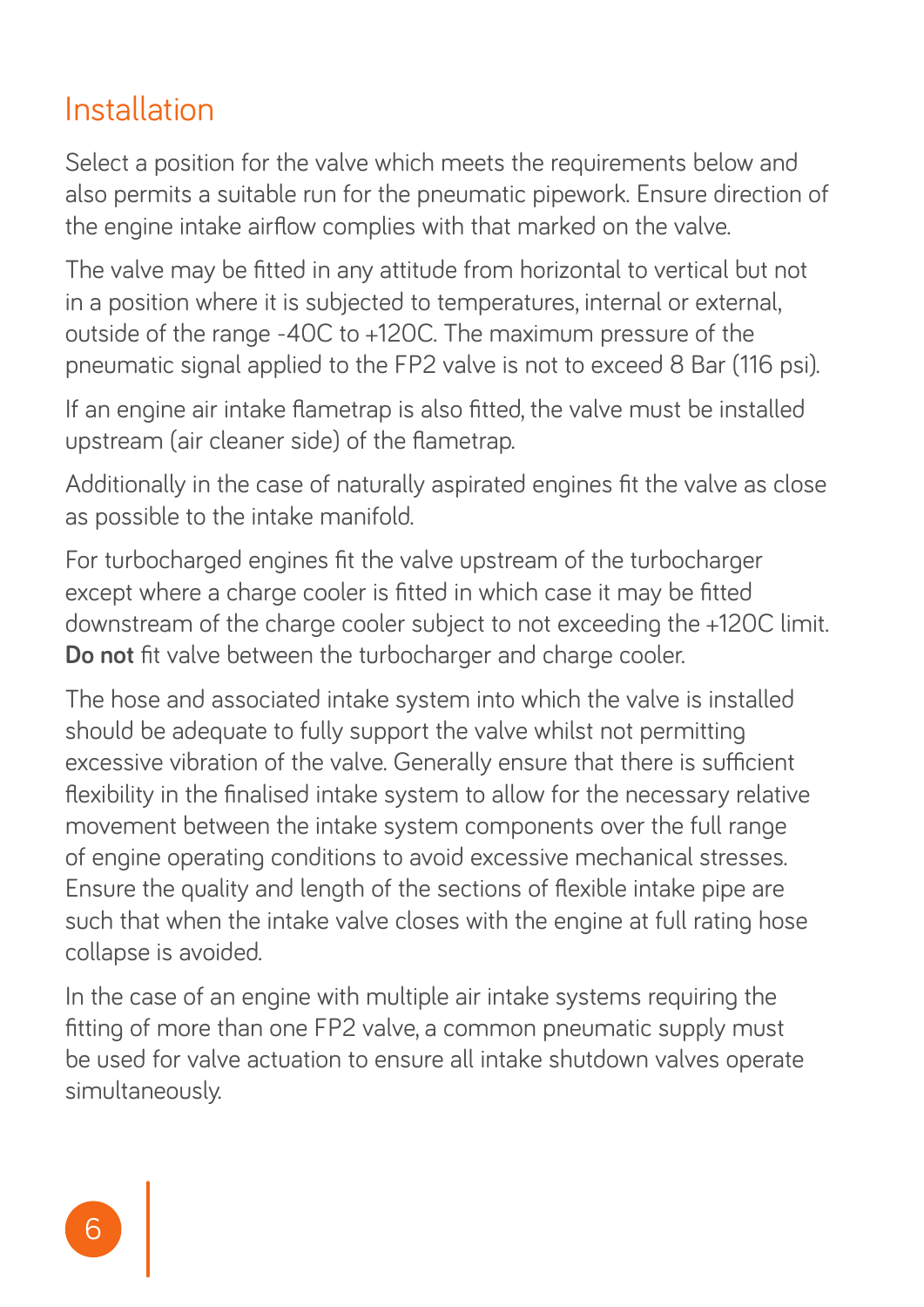Any existing crankcase breather arrangement venting directly into the engine intake ports or into the intake system downstream of the FP2 valve, must be sealed and replaced by a crankcase breather arrangement connected into the intake system upstream of the FP2 valve or, if permitted at the operating site, vented to atmosphere.

The pneumatic pipework must be adequately secured along its length to avoid excessive mechanical stress at the connection to the actuator or any other physical damage under all normal operating conditions and during equipment servicing.

**Important note.** Retain the standard fuel shut down stop fitted to the engine. The Wyndham Page FP2 air intake valve is designed for emergency stop only.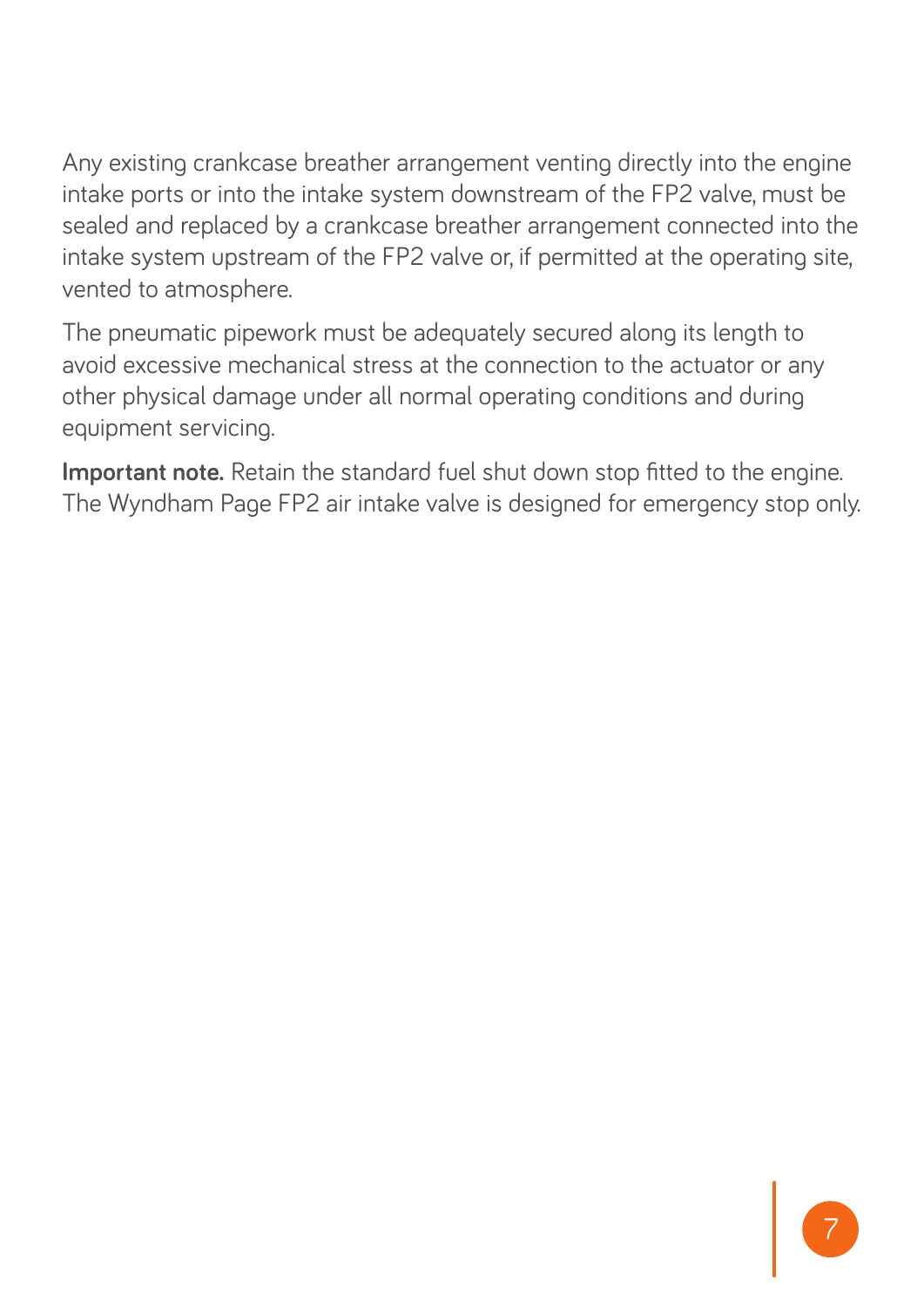### General and Pneumatic Specification

| <b>GENERAL DESCRIPTION:</b>                                                      |                                                   |  |  |  |
|----------------------------------------------------------------------------------|---------------------------------------------------|--|--|--|
| A slim butterfly valve designed for emergency shut off of the engine air intake. |                                                   |  |  |  |
| Operating Mode: Air pressure to close, Spring to open.                           |                                                   |  |  |  |
| <b>GENERAL SPECIFICATION:</b>                                                    |                                                   |  |  |  |
| Temperature:                                                                     | Ambient: -40°C to 120°C                           |  |  |  |
|                                                                                  | Max intake air temp: 120°C                        |  |  |  |
| Construction:                                                                    | Body and disk: Hard anodized Aluminium            |  |  |  |
|                                                                                  | Other main components: Stainless steel, Aluminium |  |  |  |
|                                                                                  | Hose adaptors: Aluminium                          |  |  |  |
| PNEUMATIC ACTUATOR SPECIFICATION:                                                |                                                   |  |  |  |
| Air Pressure:                                                                    | Min: 3 Bar (43 psi)                               |  |  |  |
|                                                                                  | Max: 8 Bar (116 psi)                              |  |  |  |
| Air Supply:                                                                      | Filtered Air: ISO 8573 Class 4                    |  |  |  |

### **Operation**

Complete all routine pre-start checks.

Turn on / reset the shutdown control system to enable supply of air pressure to close the FP2 valve if required for emergency stop during engine operation. Note, the available air signal pressure should be continually maintained between 3 and 8 Bar (43 and 116 psi) to ensure the FP2 valve can be closed for engine emergency stop.

Normal engine shutdown should always be via the standard fuel shutdown.

Should the engine standard fuel shutdown fail to stop the engine, operate the manual emergency stop in the shutdown control system to supply the air pressure to close the FP2 valve.

The FP2 valve will automatically reset on removal of the control air pressure signal.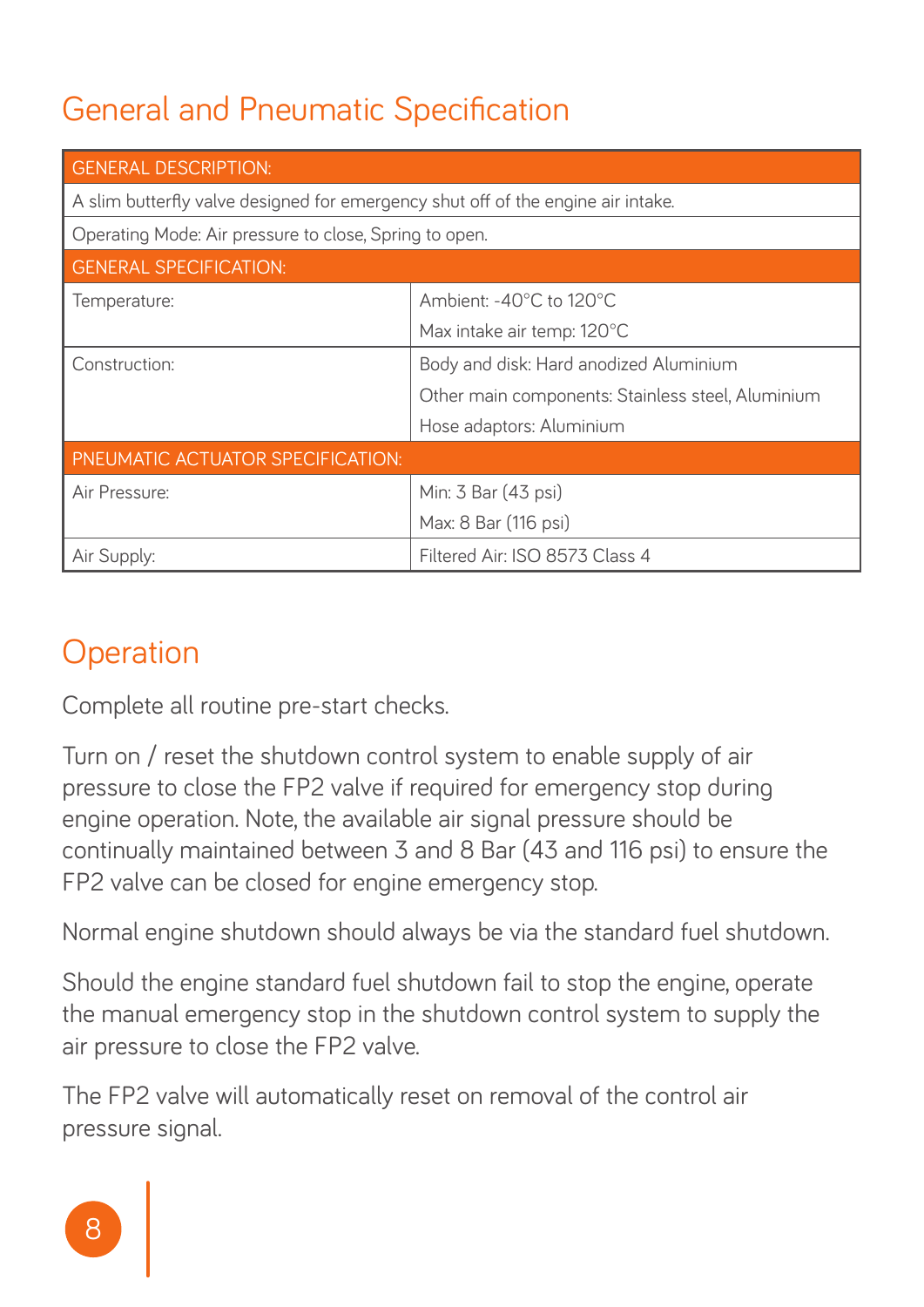#### **Maintenance**

The following maintenance schedule should be undertaken. Subject to experience of local operating conditions the frequency of the maintenance schedule may be varied. Carry out the proposed maintenance work when the equipment is in a safe area and record details of the work carried out. Rectify any problems identified before returning the diesel powered equipment back into service.

#### FOLLOWING INITIAL INSTALLATION AND THEREAFTER AT WEEKLY INTERVALS:

- [1]. Check all intake pipework between the FP2 valve and engine intake manifold to ensure all pipe fittings and any support brackets are properly fitted and secure and that the engine intake is leak free and shows no sign of significant deterioration or damage.
- [2]. Check out all pipework associated with the shutdown control system for freedom from damage and to ensure all pipe supports are secured and all pipe fittings tight and leak free.
- [3]. Apply the air pressure shutdown control signal to the valve. Check that the valve moves smoothly and quickly from open to closed status. [Note the valve position indicator on the actuator mounted on the valve will confirm valve status].
- [4]. Start engine. Carry out a shutdown using the stop signal from the shutdown control system. Check that the valve snaps shut and brings the engine to a stop within a few seconds.

#### SIX MONTHLY:

Remove the FP2 valve. Wipe clean as necessary and visually inspect for damage or excessive wear. Bench test valve function. Refit and complete the "Weekly" maintenance as listed above.